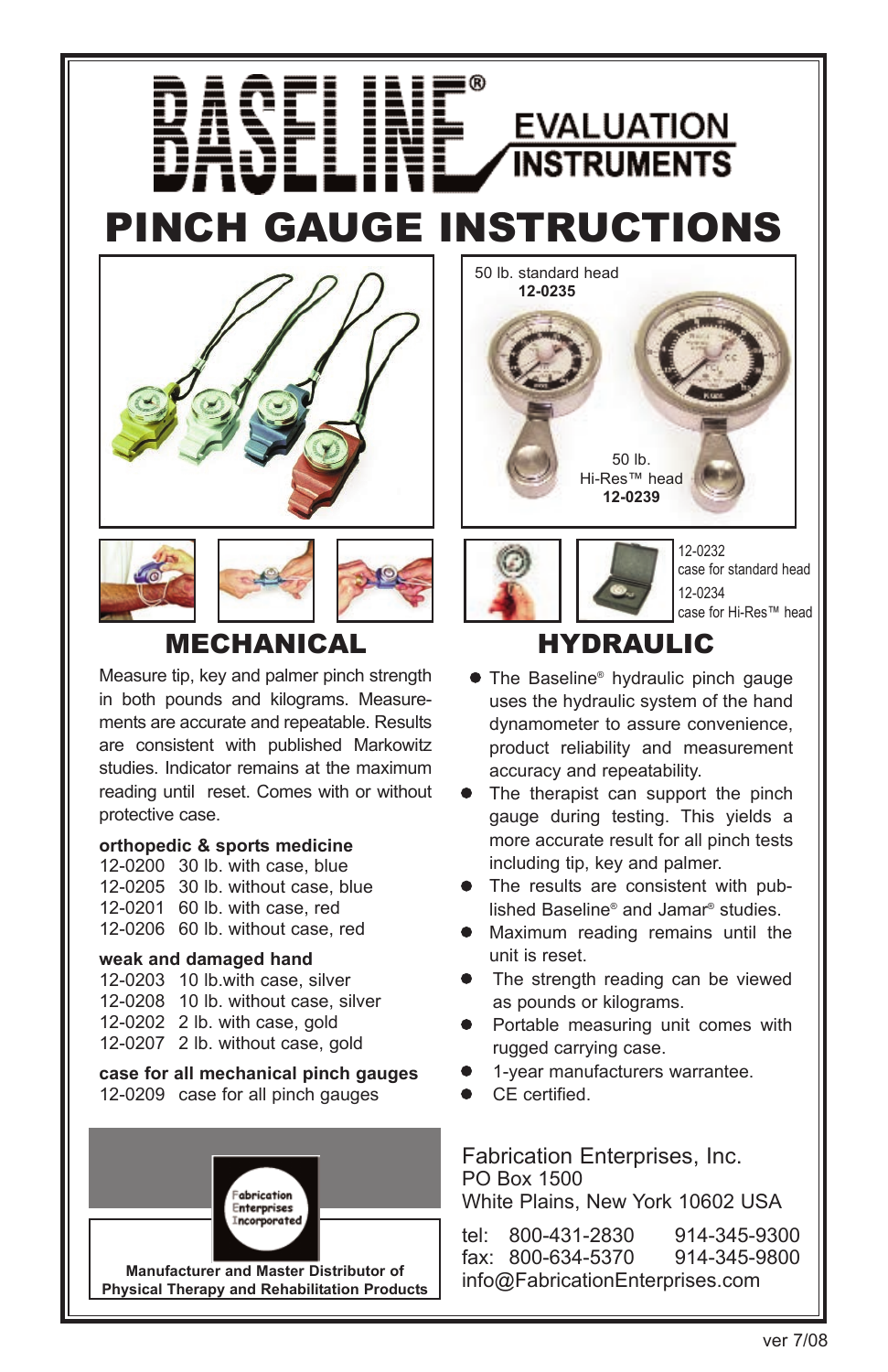**Mechanical Pinch Gauge –** The finger pinch gauge can be used to measure pinch strength. It is calibrated in pounds and kilograms of force. Apply pinch force at the pinch groove while holding the pinch gauge between your thumb and finger(s). When force is applied further toward the tip the reading will be slightly higher. When force is applied further toward the rear the reading will be slightly lower.

The gauge must be "zeroed" before each pinch test. Grasp the knurled ring of the dial indicator and rotate it until the zero on the dial indicator is directly under the black pointer.

The red maximum pointer must be reset before each pinch test. Rotate the small knurled knob on top of the dial indicator in a counterclockwise direction until it rests against the black pointer at the zero marking. The red maximum pointer will remain at the subject's maximum reading until it is reset.

Use the pinch gauge to perform the three basic pinch tests:

- Tip Pinch (thumb-index pulp pinch) thumb tip to index fingertip
- Key Pinch (lateral pinch) thumb pad to lateral aspect of middle phalanx of index finger
- Palmer Pinch (chuck pinch) thumb pad to pads of the index and middle fingers

| NORMS FOR ADULT GRIP STRENGTH performance of all subjects (pounds) |              |             |           |          |               |           |           |  |
|--------------------------------------------------------------------|--------------|-------------|-----------|----------|---------------|-----------|-----------|--|
| age                                                                | hand         | men<br>mean | <b>SD</b> | low-high | women<br>mean | <b>SD</b> | low-high  |  |
| $20 - 24$                                                          | dominant     | 121.0       | 20.6      | 91-167   | 70.4          | 14.5      | 46-95     |  |
|                                                                    | non-dominant | 104.5       | 21.8      | 71-150   | 61.0          | 13.1      | 33-88     |  |
| $25 - 29$                                                          | dominant     | 120.8       | 23.0      | 78-158   | 74.5          | 13.9      | 48-97     |  |
|                                                                    | non-dominant | 110.5       | 16.2      | 77-139   | 63.5          | 12.2      | 48-97     |  |
| $30 - 34$                                                          | dominant     | 121.8       | 22.4      | 70-170   | 78.7          | 19.2      | 46-137    |  |
|                                                                    | non-dominant | 110.4       | 21.7      | 64-145   | 68.0          | 17.7      | 36-115    |  |
| 35-39                                                              | dominant     | 119.7       | 24.0      | 76-176   | 74.1          | 10.8      | 50-99     |  |
|                                                                    | non-dominant | 112.9       | 21.7      | 73-157   | 66.3          | 11.7      | 49-91     |  |
| $40 - 44$                                                          | dominant     | 116.8       | 20.7      | 84-165   | 70.4          | 13.5      | 38-103    |  |
|                                                                    | non-dominant | 112.8       | 18.7      | 73-157   | 62.3          | 13.8      | 35-94     |  |
| 45-49                                                              | dominant     | 109.9       | 23.0      | 65-155   | 62.2          | 15.1      | 39-100    |  |
|                                                                    | non-dominant | 100.8       | 22.8      | 58-160   | 56.0          | 12.7      | 37-83     |  |
| 50-54                                                              | dominant     | 113.6       | 18.1      | 79-151   | 65.8          | 11.6      | 38-87     |  |
|                                                                    | non-dominant | 101.9       | 17.0      | 70-143   | 57.3          | 10.7      | 35-76     |  |
| 55-59                                                              | dominant     | 101.1       | 26.7      | 59-154   | 57.3          | 12.5      | 33-86     |  |
|                                                                    | non-dominant | 83.2        | 23.4      | 43-128   | 47.3          | 11.9      | 31-76     |  |
| 60-64                                                              | dominant     | 89.7        | 20.4      | 51-137   | 55.1          | 10.1      | 37-77     |  |
|                                                                    | non-dominant | 76.8        | 20.3      | 27-116   | 45.7          | 10.1      | 29-66     |  |
| 65-69                                                              | dominant     | 91.1        | 20.6      | 56-131   | 49.6          | 9.7       | $35 - 74$ |  |
|                                                                    | non-dominant | 76.8        | 19.8      | 43-117   | 41.0          | 8.2       | 29-63     |  |
| 70-75                                                              | dominant     | 75.3        | 21.5      | 32-108   | 49.6          | 11.7      | 33-78     |  |
|                                                                    | non-dominant | 64.8        | 18.1      | 32-93    | 41.5          | 10.2      | 23-67     |  |
| $75+$                                                              | dominant     | 65.7        | 21.1      | 40-135   | 42.6          | 11.0      | 25-65     |  |
|                                                                    | non-dominant | 55.0        | 17.0      | 31-119   | 37.6          | 8.9       | 24-61     |  |
| <b>ALL</b>                                                         | dominant     | 104.3       | 28.3      | 32-176   | 62.8          | 17.0      | 25-137    |  |
|                                                                    | non-dominant | 93.1        | 27.6      | 27-160   | 53.9          | 15.7      | 23-115    |  |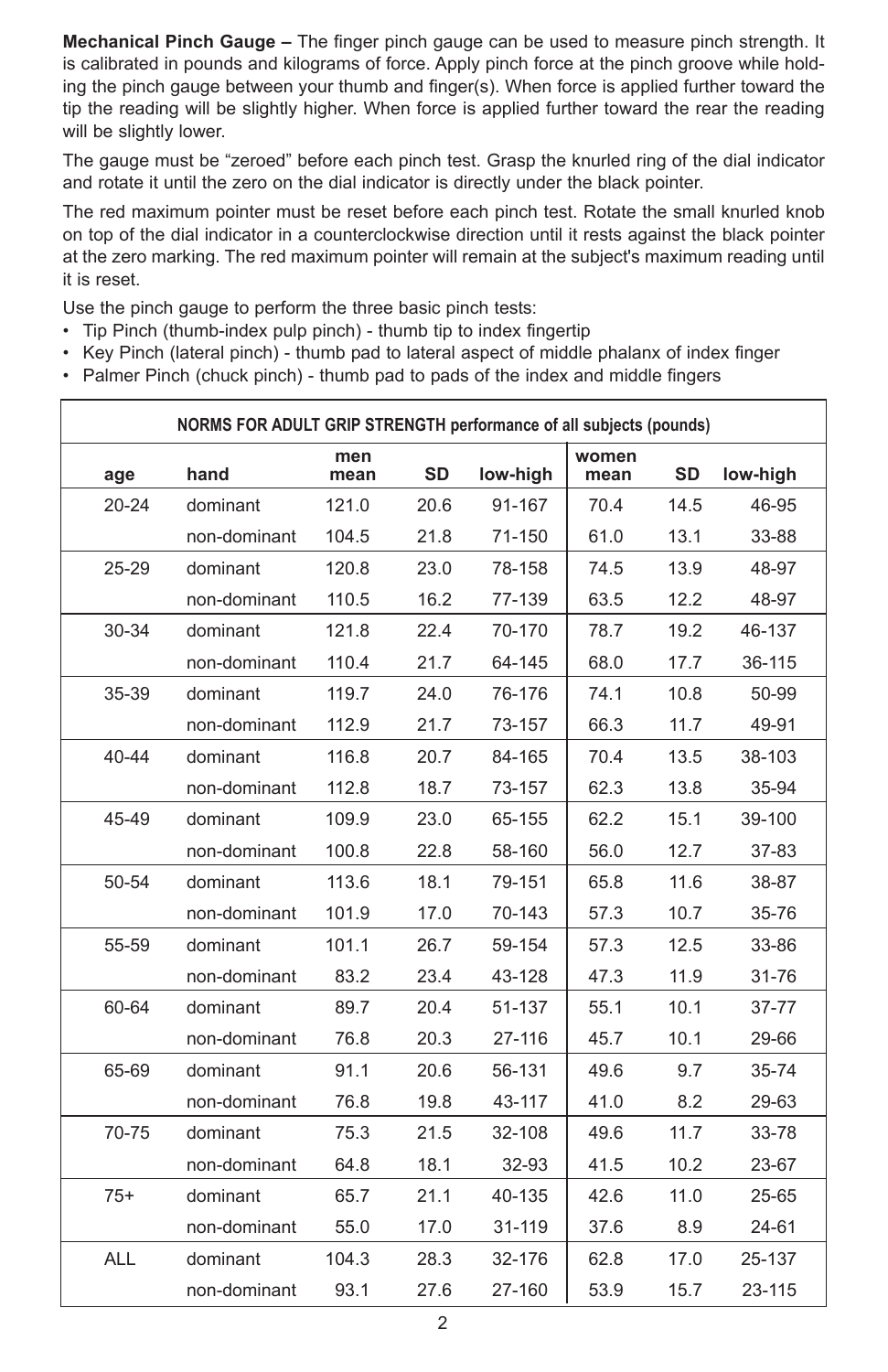| age<br>$20 - 24$<br>25-29<br>30-34 | hand<br>dominant<br>non-dominant<br>dominant<br>non-dominant | mean<br>18.0<br>17.0<br>18.3 | SD<br>3.0<br>2.3 | low-high<br>$11 - 23$<br>12-33 | mean<br>11.1 | SD<br>2.1 | low-high |
|------------------------------------|--------------------------------------------------------------|------------------------------|------------------|--------------------------------|--------------|-----------|----------|
|                                    |                                                              |                              |                  |                                |              |           |          |
|                                    |                                                              |                              |                  |                                |              |           | $8 - 16$ |
|                                    |                                                              |                              |                  |                                | 10.5         | 1.7       | $8 - 14$ |
|                                    |                                                              |                              | 4.4              | 10-34                          | 11.9         | 1.8       | $8 - 16$ |
|                                    |                                                              | 17.5                         | 5.2              | 12-36                          | 11.3         | 1.8       | $9 - 18$ |
|                                    | dominant                                                     | 17.4                         | 6.7              | 12-25                          | 12.6         | 3.0       | $8 - 20$ |
|                                    | non-dominant                                                 | 17.6                         | 4.8              | 10-27                          | 11.7         | 2.8       | $7 - 17$ |
| 35-39                              | dominant                                                     | 18.0                         | 3.6              | 12-27                          | 11.6         | 2.5       | 8-19     |
|                                    | non-dominant                                                 | 17.7                         | 3.8              | 10-24                          | 11.9         | 2.4       | $8 - 16$ |
| 40-44                              | dominant                                                     | 17.8                         | 4.0              | 11-25                          | 11.5         | 2.7       | $5 - 15$ |
|                                    | non-dominant                                                 | 17.7                         | 3.5              | $12 - 25$                      | 11.1         | 3.0       | $6 - 17$ |
| 45-49                              | dominant                                                     | 18.7                         | 4.9              | 12-30                          | 13.2         | 3.0       | $9 - 19$ |
|                                    | non-dominant                                                 | 17.6                         | 4.1              | 12-28                          | 12.1         | 2.7       | $7-18$   |
| 50-54                              | dominant                                                     | 18.3                         | 4.0              | 11-24                          | 12.5         | 2.2       | $9-18$   |
|                                    | non-dominant                                                 | 17.8                         | 3.9              | 12-26                          | 11.4         | 2.4       | 7-16     |
| 55-59                              | dominant                                                     | 16.6                         | 3.3              | 11-24                          | 11.7         | 1.7       | $9 - 16$ |
|                                    | non-dominant                                                 | 15.0                         | 3.7              | 10-26                          | 10.4         | 1.4       | $8 - 13$ |
| 60-64                              | dominant                                                     | 15.8                         | 3.9              | $9-22$                         | 10.1         | 2.1       | $7 - 17$ |
|                                    | non-dominant                                                 | 15.3                         | 3.7              | $9-23$                         | 9.9          | 2.0       | $6 - 15$ |
| 65-69                              | dominant                                                     | 17.0                         | 4.2              | 11-27                          | 10.6         | 2.0       | $7-15$   |
|                                    | non-dominant                                                 | 15.4                         | 2.9              | $10 - 21$                      | 10.5         | 2.4       | $7 - 17$ |
| 70-75                              | dominant                                                     | 13.8                         | 2.6              | $11 - 21$                      | 10.1         | 2.6       | 7-15     |
|                                    | non-dominant                                                 | 13.3                         | 2.6              | $10 - 21$                      | 9.8          | 2.3       | $6 - 17$ |
| 75+                                | dominant                                                     | 14.0                         | 3.4              | $7 - 21$                       | 9.6          | 2.8       | $4 - 16$ |
|                                    | non-dominant                                                 | 13.9                         | 3.7              | $8 - 25$                       | 9.3          | 2.4       | $4 - 13$ |
| <b>ALL</b>                         | dominant                                                     |                              |                  |                                |              |           |          |
|                                    | non-dominant                                                 |                              |                  |                                |              |           |          |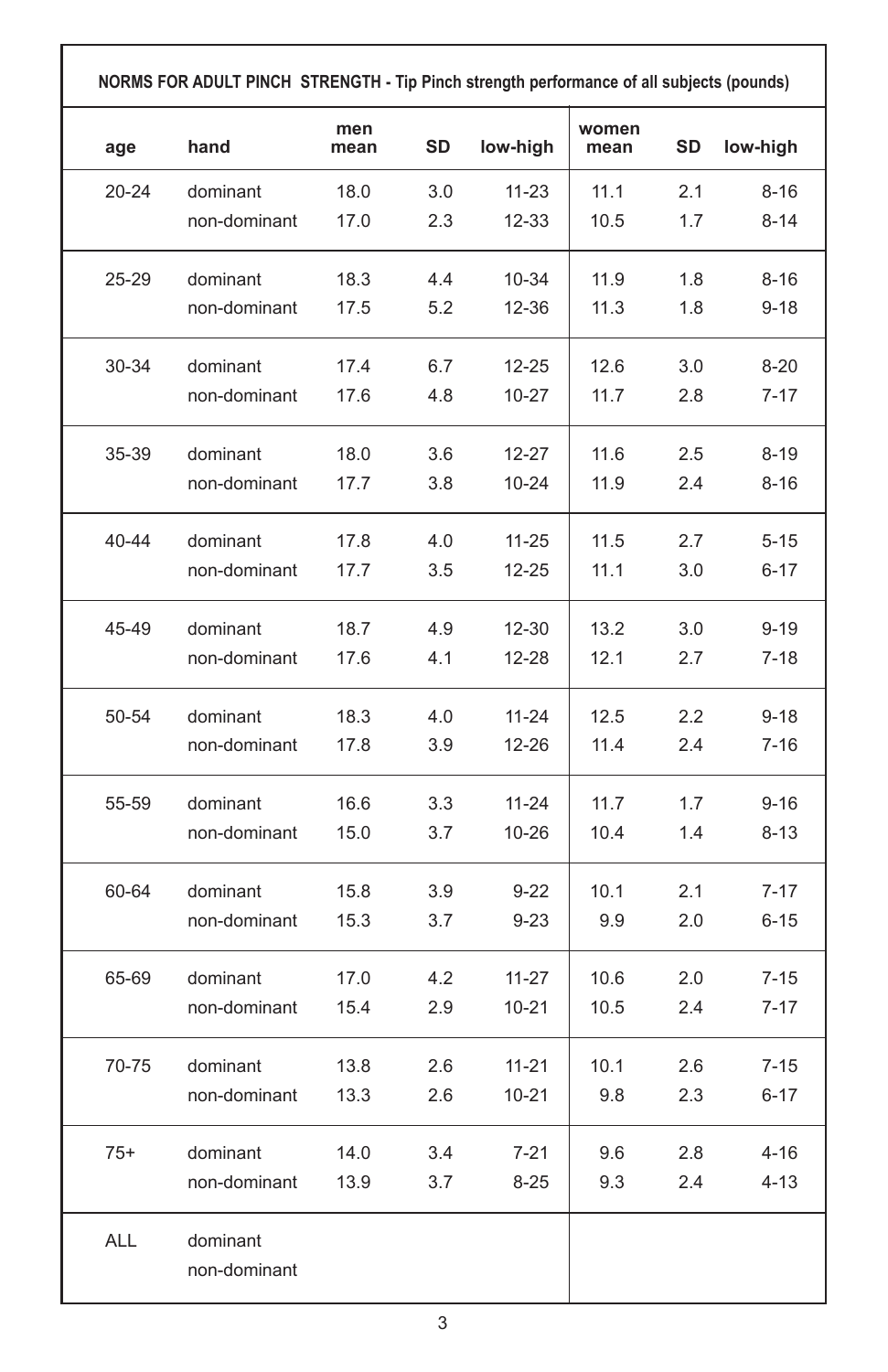| NORMS FOR ADULT PINCH STRENGTH - Key Pinch strength performance of all subjects (pounds) |              |             |           |           |               |                  |           |
|------------------------------------------------------------------------------------------|--------------|-------------|-----------|-----------|---------------|------------------|-----------|
| age                                                                                      | hand         | men<br>mean | <b>SD</b> | low-high  | women<br>mean | <b>SD</b>        | low-high  |
| 20-24                                                                                    | dominant     | 26.0        | 3.5       | 21-34     | 17.6          | 2.0              | 14-23     |
|                                                                                          | non-dominant | 24.8        | 3.4       | 19-31     | 16.2          | 2.1              | 13-23     |
| 25-29                                                                                    | dominant     | 26.7        | 4.9       | 19-41     | 17.7          | 2.1              | 14-22     |
|                                                                                          | non-dominant | 25.0        | 4.7       | 19-39     | 16.6          | 2.1              | 13-22     |
| 30-34                                                                                    | dominant     | 26.4        | 4.8       | 20-36     | 18.7          | 3.0              | 13-25     |
|                                                                                          | non-dominant | 26.2        | 5.1       | 17-36     | 17.8          | 3.6              | 12-26     |
| 35-39                                                                                    | dominant     | 26.1        | 3.2       | 21-32     | 16.6          | 2.0              | 12-21     |
|                                                                                          | non-dominant | 25.6        | 3.9       | 18-32     | 16.0          | 2.7              | 12-22     |
| 40-44                                                                                    | dominant     | 25.6        | 2.6       | 21-31     | 16.7          | 3.1              | 10-24     |
|                                                                                          | non-dominant | 25.1        | 4.0       | 19-31     | 15.8          | 3.1              | $8 - 22$  |
| 45-49                                                                                    | dominant     | 25.8        | 3.9       | 19-35     | 17.6          | 3.2              | 13-24     |
|                                                                                          | non-dominant | 24.8        | 4.4       | 18-42     | 16.6          | 2.9              | 12-24     |
| 50-54                                                                                    | dominant     | 26.7        | 4.4       | 20-34     | 16.7          | 2.5              | 12-22     |
|                                                                                          | non-dominant | 26.1        | 4.2       | 20-37     | 16.1          | 2.7              | 12-22     |
| 55-59                                                                                    | dominant     | 24.2        | 4.2       | 18-34     | 15.7          | 2.5              | $11 - 21$ |
|                                                                                          | non-dominant | 23.0        | 4.7       | 13-31     | 14.7          | $2.2\phantom{0}$ | 12-19     |
| 60-64                                                                                    | dominant     | 23.2        | 5.4       | 14-37     | 15.5          | 2.7              | 10-20     |
|                                                                                          | non-dominant | 22.2        | 4.1       | 16-33     | 14.1          | 2.5              | 10-19     |
| 65-69                                                                                    | dominant     | 23.4        | 3.9       | 17-32     | 15.0          | 2.6              | 10-21     |
|                                                                                          | non-dominant | 22.0        | 3.6       | 17-28     | 14.3          | 2.8              | 10-20     |
| 70-75                                                                                    | dominant     | 19.3        | 2.4       | 16-25     | 14.5          | 2.9              | 8-22      |
|                                                                                          | non-dominant | 19.2        | 3.0       | 13-28     | 13.8          | 3.0              | $9 - 22$  |
| $75+$                                                                                    | dominant     | 20.5        | 4.6       | $9 - 31$  | 12.6          | 2.3              | $8 - 17$  |
|                                                                                          | non-dominant | 19.1        | 3.0       | $13 - 24$ | 11.4          | 2.6              | $7 - 16$  |
| ALL                                                                                      | dominant     | 24.5        | 4.6       | $9 - 41$  | 16.2          | 3.0              | $8 - 25$  |
|                                                                                          | non-dominant | 23.6        | 4.6       | 11-42     | 15.3          | 3.1              | $7 - 26$  |

٦

г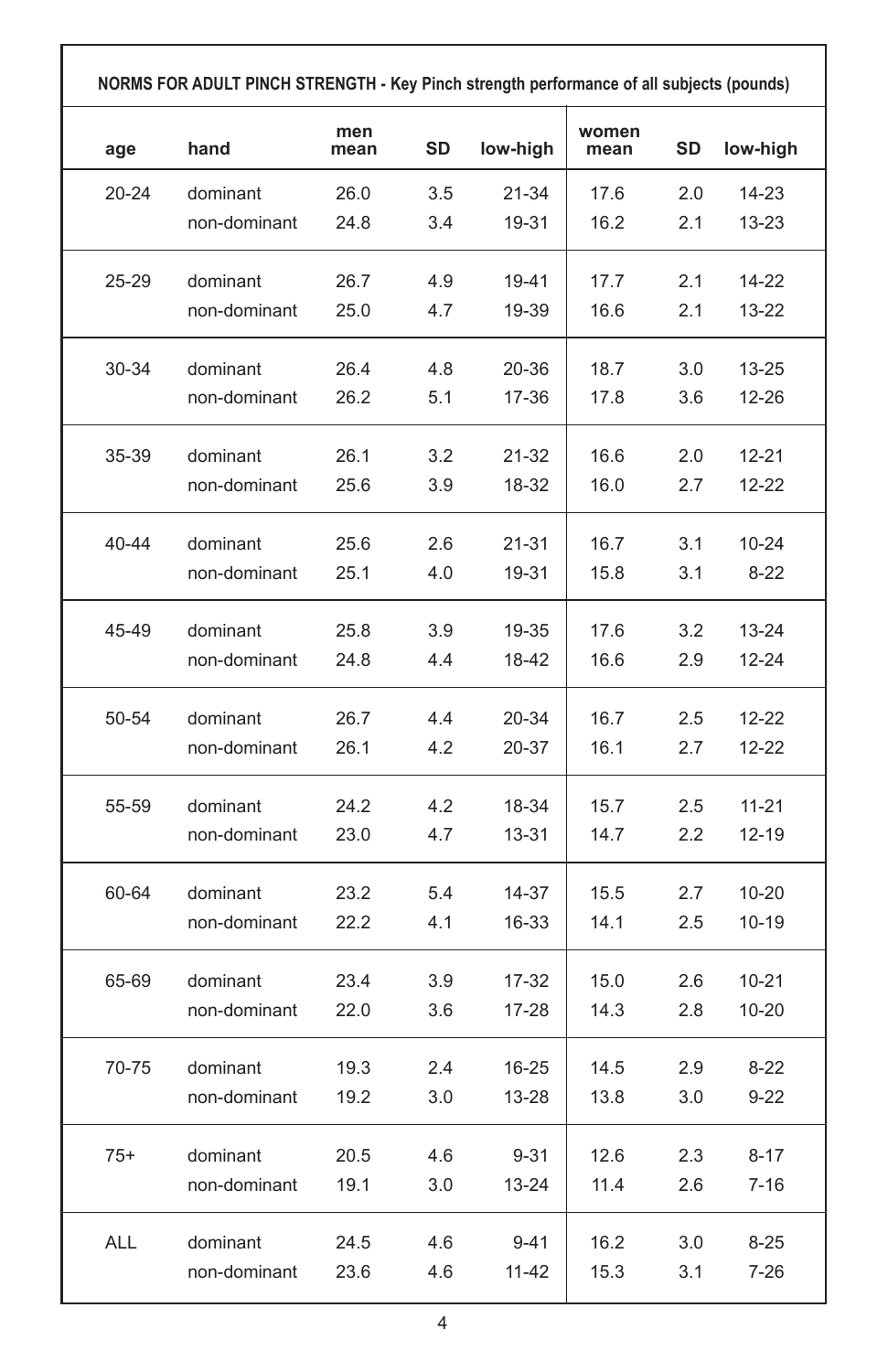| age   | hand         | men<br>mean | SD  | low-high | women<br>mean | SD  | low-high  |
|-------|--------------|-------------|-----|----------|---------------|-----|-----------|
| 20-24 | dominant     | 26.6        | 5.3 | 18-45    | 17.2          | 2.3 | 14-23     |
|       | non-dominant | 25.7        | 5.8 | 15-42    | 16.3          | 2.8 | $11 - 24$ |
| 25-29 | dominant     | 26.0        | 4.3 | 19-35    | 17.7          | 3.2 | 13-29     |
|       | non-dominant | 25.1        | 4.2 | 19-36    | 17.0          | 3.0 | 13-26     |
| 30-34 | dominant     | 24.7        | 4.7 | 16-34    | 19.3          | 5.0 | 12-34     |
|       | non-dominant | 25.4        | 5.7 | 15-37    | 18.1          | 4.8 | 12-32     |
| 35-39 | dominant     | 26.2        | 4.1 | 19-36    | 17.5          | 4.2 | 13-29     |
|       | non-dominant | 25.9        | 5.4 | 14-40    | 17.1          | 3.4 | $12 - 24$ |
| 40-44 | dominant     | 24.5        | 4.3 | 17-37    | 17.0          | 3.1 | $10 - 23$ |
|       | non-dominant | 24.8        | 4.9 | 15-37    | 16.6          | 3.5 | 14-25     |
| 45-49 | dominant     | 24.0        | 3.3 | 19-33    | 17.9          | 3.0 | 12-27     |
|       | non-dominant | 23.7        | 3.8 | $8 - 33$ | 17.5          | 2.8 | 12-24     |
| 50-54 | dominant     | 23.8        | 5.4 | 15-36    | 17.3          | 3.1 | $12 - 23$ |
|       | non-dominant | 24.0        | 5.8 | 16-36    | 16.4          | 2.9 | 12-22     |
| 55-59 | dominant     | 23.7        | 4.8 | 16-34    | 16.0          | 3.1 | $11 - 26$ |
|       | non-dominant | 21.3        | 4.5 | 12-25    | 15.4          | 3.0 | $11 - 21$ |
| 60-64 | dominant     | 21.8        | 3.3 | 16-28    | 14.8          | 3.1 | 10-20     |
|       | non-dominant | 21.2        | 3.2 | 15-27    | 14.3          | 2.7 | 10-20     |
| 65-69 | dominant     | 21.4        | 3.0 | 15-25    | 14.2          | 3.1 | $8 - 20$  |
|       | non-dominant | 21.2        | 4.1 | 14-30    | 13.7          | 3.4 | $8-22$    |
| 70-75 | dominant     | 18.1        | 3.4 | 14-27    | 14.4          | 2.6 | $9 - 19$  |
|       | non-dominant | 18.8        | 3.3 | 13-27    | 14.0          | 1.9 | 10-17     |
| $75+$ | dominant     | 18.7        | 4.2 | $9 - 26$ | 12.0          | 2.6 | 8-17      |
|       | non-dominant | 18.3        | 3.8 | 10-26    | 11.5          | 2.6 | 6-16      |
| ALL   | dominant     | 23.4        | 5.0 | $9 - 45$ | 16.3          | 3.8 | $8 - 34$  |
|       | non-dominant | 23.0        | 5.3 | 10-42    | 15.7          | 3.6 | 6-32      |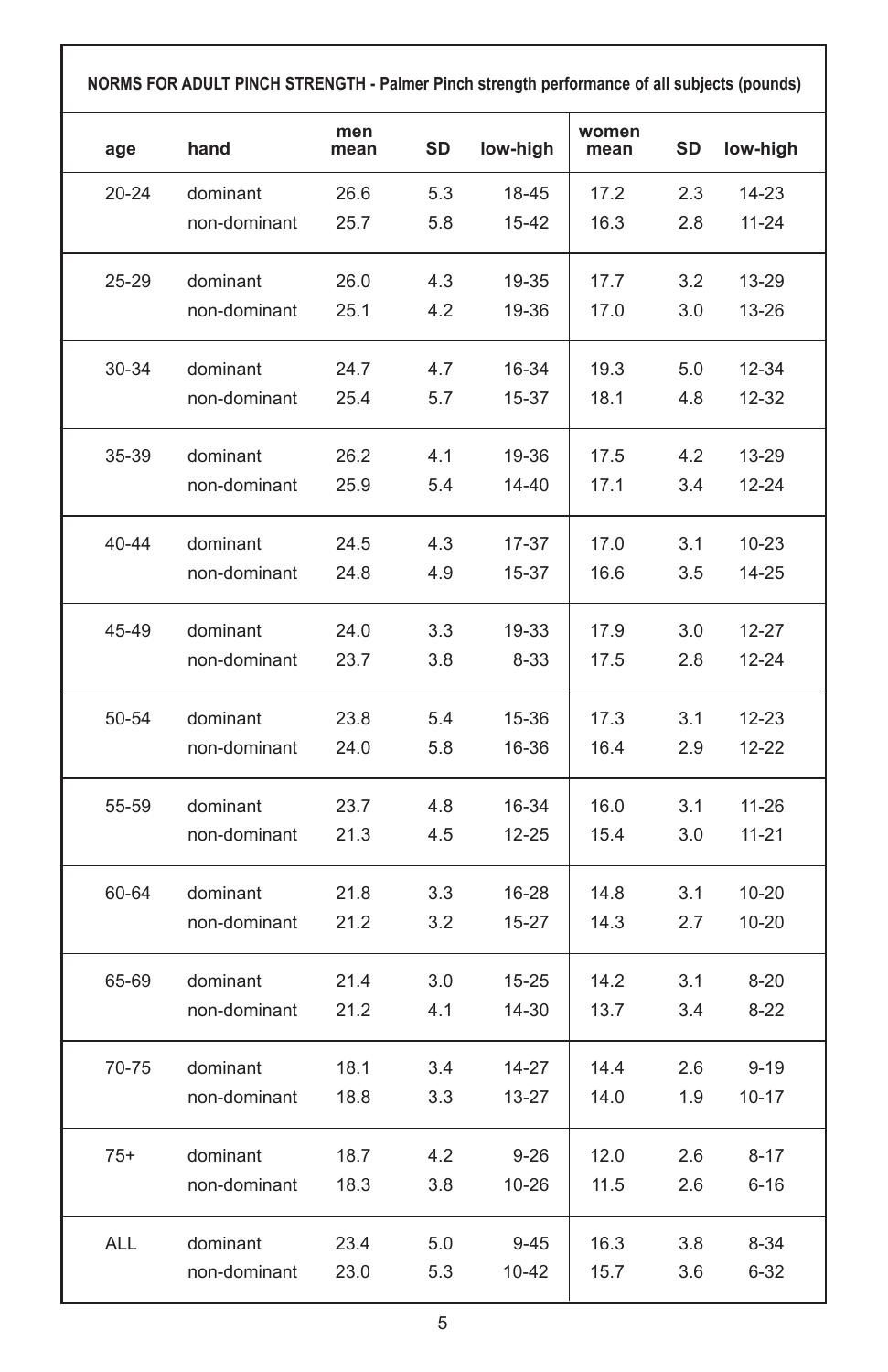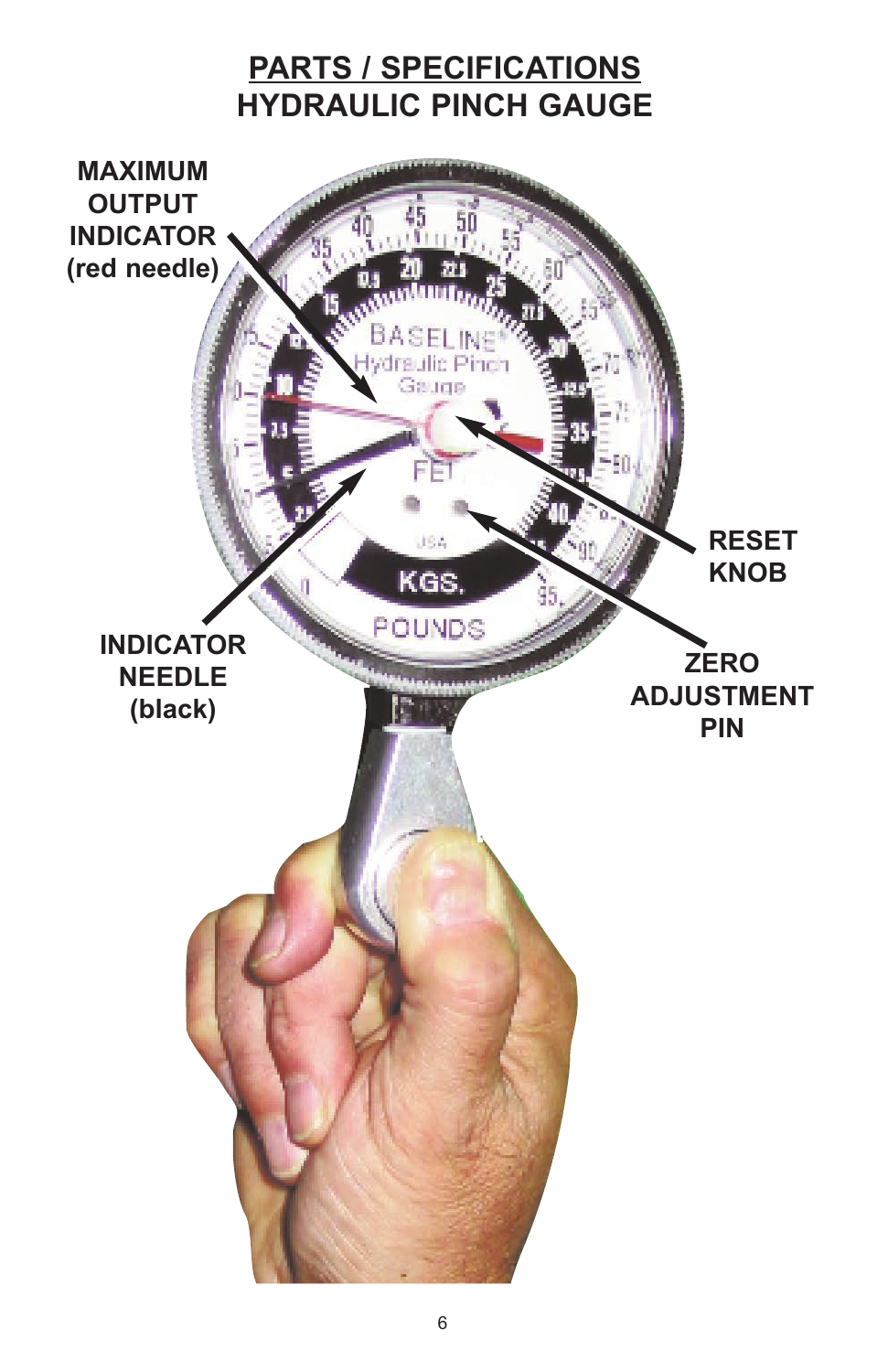# **Testing Protocol: Pinch**

## **Mechanical Pinch Gauges**



Palmer (chuck pinch) Tip (pulp pinch) Key (lateral pinch)



**Hydraulic Pinch Gauges**





**Key (lateral pinch) Tip (pulp pinch)**



|                                                                     | <b>PATIENT START</b><br><b>POSITION</b>                                                                             | <b>PLACEMENT OF</b><br><b>PINCH GAUGE</b>                                                         | <b>POSITION OF</b><br><b>THERAPIST</b>                           | <b>TEST</b>                                |
|---------------------------------------------------------------------|---------------------------------------------------------------------------------------------------------------------|---------------------------------------------------------------------------------------------------|------------------------------------------------------------------|--------------------------------------------|
| <b>LATERAL (KEY)</b><br><b>PINCH</b><br>(RIGHT/LEFT)                | - seated or upright<br>- test arm at side with<br>elbow flexed 90°<br>- palm facing inward                          | Pinch gauge between<br>flexed PIP joint of<br>index finger and<br>thumb.                          | In front of patient, to<br>the side, stabilizing<br>pinch gauge. | Have patient squeeze,<br>hold and release. |
| <b>CHUCK PINCH</b><br>(PALMER)<br>(RIGHT/LEFT)                      | - seated or upright<br>- test arm at side with<br>elbow flexed 90°<br>- palm facing down                            | Pinch gauge between<br>thumb and the index<br>and middle fingers.                                 | In front of patient, to<br>the side, stabilizing<br>pinch gauge. | Have patient squeeze,<br>hold and release. |
| <b>PULP PINCH</b><br>(TIP)<br>(RIGHT/LEFT ON<br><b>EACH FINGER)</b> | - seated or upright<br>- test arm at side with<br>elbow flexed 90°<br>- palm facing down<br>- test finger on button | Pinch gauge between<br>thumb and test finger<br>(make sure other<br>fingers do not<br>interfere). | In front of patient, to<br>the side, stabilizing<br>pinch gauge. | Have patient squeeze,<br>hold and release. |